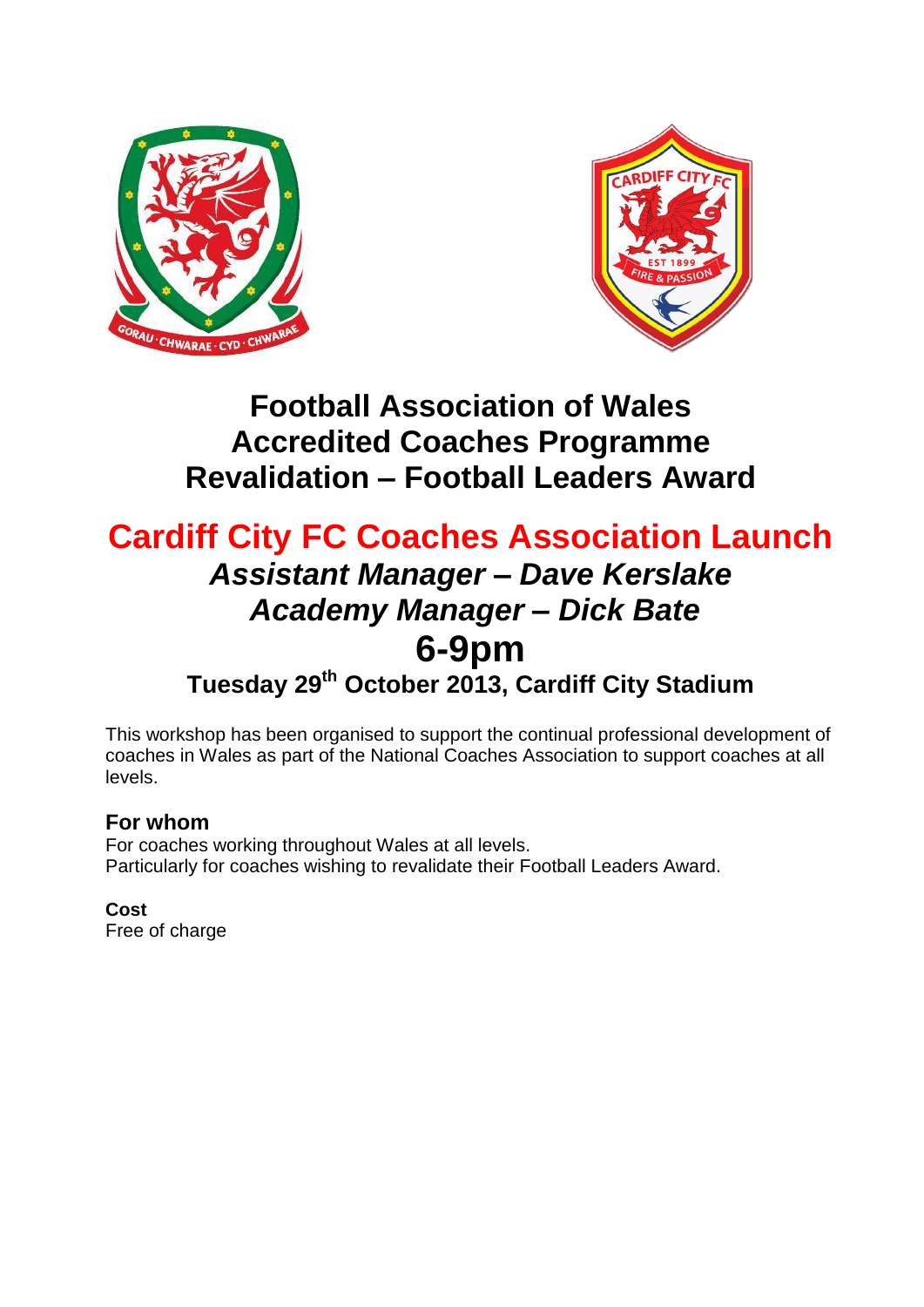

# **Coach Education Application Form**

**Please complete in block capitals. If we accept your application, the contract with you will be subject to our terms and conditions ("Terms and Conditions for the Supply of Training Courses (Unsubsidised) – Version 1 dated October 2008") ("the T&Cs") which are attached. Please read the accompanying terms and conditions** *before* **completing this form. Your Application Form must be received by us no less than seven days before the start of the Training Course. You must pay the Fee for the Training Course when you submit this Application Form.** 

|                                                                                                                                                                                                                                                                                                                                                                                                                                                                                                                                                                                                                                                                                                                                                                                                                                                                                                                                                                                                                                                                                                                                                   | Application Form.             |                                                                                                                                                  |                                                                                                                               |  |  |
|---------------------------------------------------------------------------------------------------------------------------------------------------------------------------------------------------------------------------------------------------------------------------------------------------------------------------------------------------------------------------------------------------------------------------------------------------------------------------------------------------------------------------------------------------------------------------------------------------------------------------------------------------------------------------------------------------------------------------------------------------------------------------------------------------------------------------------------------------------------------------------------------------------------------------------------------------------------------------------------------------------------------------------------------------------------------------------------------------------------------------------------------------|-------------------------------|--------------------------------------------------------------------------------------------------------------------------------------------------|-------------------------------------------------------------------------------------------------------------------------------|--|--|
|                                                                                                                                                                                                                                                                                                                                                                                                                                                                                                                                                                                                                                                                                                                                                                                                                                                                                                                                                                                                                                                                                                                                                   | Candidate's<br><b>Details</b> | Name:                                                                                                                                            |                                                                                                                               |  |  |
|                                                                                                                                                                                                                                                                                                                                                                                                                                                                                                                                                                                                                                                                                                                                                                                                                                                                                                                                                                                                                                                                                                                                                   |                               | <b>Address:</b>                                                                                                                                  |                                                                                                                               |  |  |
|                                                                                                                                                                                                                                                                                                                                                                                                                                                                                                                                                                                                                                                                                                                                                                                                                                                                                                                                                                                                                                                                                                                                                   |                               | Telephone No. (Home):                                                                                                                            |                                                                                                                               |  |  |
|                                                                                                                                                                                                                                                                                                                                                                                                                                                                                                                                                                                                                                                                                                                                                                                                                                                                                                                                                                                                                                                                                                                                                   |                               | Telephone No. (Work):                                                                                                                            |                                                                                                                               |  |  |
|                                                                                                                                                                                                                                                                                                                                                                                                                                                                                                                                                                                                                                                                                                                                                                                                                                                                                                                                                                                                                                                                                                                                                   |                               | <b>Telephone No. (Mobile)</b>                                                                                                                    |                                                                                                                               |  |  |
|                                                                                                                                                                                                                                                                                                                                                                                                                                                                                                                                                                                                                                                                                                                                                                                                                                                                                                                                                                                                                                                                                                                                                   |                               | <b>Email Address:</b>                                                                                                                            |                                                                                                                               |  |  |
|                                                                                                                                                                                                                                                                                                                                                                                                                                                                                                                                                                                                                                                                                                                                                                                                                                                                                                                                                                                                                                                                                                                                                   |                               | D.O.B.:                                                                                                                                          |                                                                                                                               |  |  |
|                                                                                                                                                                                                                                                                                                                                                                                                                                                                                                                                                                                                                                                                                                                                                                                                                                                                                                                                                                                                                                                                                                                                                   |                               | <b>Current Role &amp; Club</b>                                                                                                                   |                                                                                                                               |  |  |
|                                                                                                                                                                                                                                                                                                                                                                                                                                                                                                                                                                                                                                                                                                                                                                                                                                                                                                                                                                                                                                                                                                                                                   |                               | Do you consider yourself to<br>have a disability?<br>If yes,<br>please specify and provide<br>additional<br>details<br>of<br>any<br>requirements | Yes/No<br>Visual<br>Hearing<br>Physical $\Box$<br>Other<br>(please specify)<br>Any additional requirements (please specify) - |  |  |
| <b>Cardiff City FC Coaches Association Launch</b><br>29th October 2013<br><b>Venue: Cardiff City Stadium</b>                                                                                                                                                                                                                                                                                                                                                                                                                                                                                                                                                                                                                                                                                                                                                                                                                                                                                                                                                                                                                                      |                               |                                                                                                                                                  |                                                                                                                               |  |  |
| Please complete the above information and return to:-<br>lan Hughes<br><b>St Cenydd Leisure Centre</b><br><b>St Cenydd, Caerphilly,</b><br><b>CF83 2RP</b>                                                                                                                                                                                                                                                                                                                                                                                                                                                                                                                                                                                                                                                                                                                                                                                                                                                                                                                                                                                        |                               |                                                                                                                                                  |                                                                                                                               |  |  |
| Declaration by the candidate<br>By signing this Application Form I agree that:-<br>The information I have provided is accurate;<br>1.<br>2.<br>If paying the Fee by credit or debit card, I authorise Welsh Football Trust to debit my card with the Fee and the administration<br>charge, if applicable;<br>I have read, understood and accept the T&Cs and understand they will form part of the contract with Welsh Football Trust, if<br>3.<br>my application is accepted; and<br>4.<br>I am consenting to Welsh Football Trust holding and processing my personal data for the purposes of:-<br>administering the Training Course;<br>(i)<br>entering my personal data onto the Football Association of Wales CRM Database;<br>(ii)<br>permitting third parties with authorised access to the Football Association of Wales CRM Database to view my<br>(iii)<br>personal data; and<br>marketing by Welsh Football Trust, Football Association of Wales and their partners.<br>(iv)<br>I agree and accept the application procedure and admissions requirements as well as any other provisions defined by the convention<br>party concerned. |                               |                                                                                                                                                  |                                                                                                                               |  |  |
|                                                                                                                                                                                                                                                                                                                                                                                                                                                                                                                                                                                                                                                                                                                                                                                                                                                                                                                                                                                                                                                                                                                                                   |                               |                                                                                                                                                  |                                                                                                                               |  |  |
|                                                                                                                                                                                                                                                                                                                                                                                                                                                                                                                                                                                                                                                                                                                                                                                                                                                                                                                                                                                                                                                                                                                                                   | Date                          |                                                                                                                                                  |                                                                                                                               |  |  |